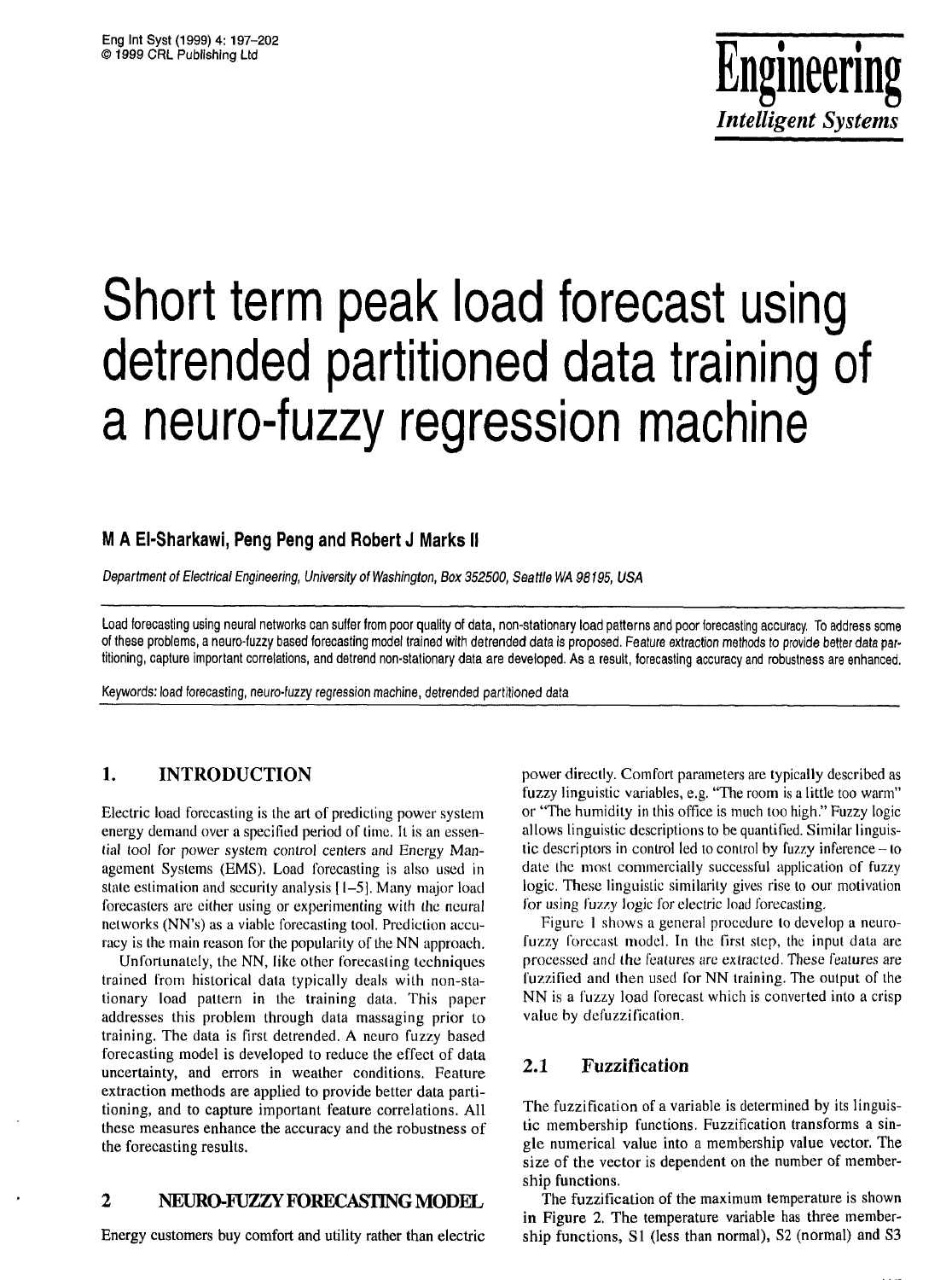

Figure 4 The winning solution is presented to the operator. It can be identified as it is drawn in white



**Figure 5 The table assuming that the lower bound of the load is supplied in each substation** 

SERSE, as shown in Figure 4. In an additional window, SERSE can show the expected voltages in each substation after each step of the creation of the path, namely after that each substation is energized. Figure 5 shows the table assuming that the lower bound of the load is supplied in each substation.

After that all substations in the path have been energized, the voltage in ROSN is 402.8 **kV** which is still within the accepted operating limits.

# **7. CONCLUSION**

rently under development at ENEL for supporting the dispatch-<br>
er during the restoration task. The paper has focussed on the<br>
<sup>3</sup> CIGRE Technical Brochure: 'The use of expert systems for<br>
power system restoration'. Electra er during the restoration task. The paper has focussed on the description of the module that is executed in the case of a pardescription of the module that is executed in the case of a par-<br>tial blackout, for delivering cranking power from the nodes of<br>the still energized network to the non-black-start units. The liENEL', AEI- L'Energia Elettric the still energized network to the non-black-start units. The transmission paths **thus** computed, are then compared with the Febbraio 1997, pp. 47-54. In Italian.

pre-delined paths starting from black-start units for choosing the best.

Current work concerns the improvement of the Time Estimation Module for taking into account all the allowcd configurations of the high voltage substations. Further work is required to include in the goals of the system the possibility to cnergize important loads as well as non-black-start units, when possible.

## **REFERENCES**

- **1** *Transactions on Power Systetns,* Vol. **3,** *N.* 1, 1988, pp **1 18-6.**
- 2 M.M. Adibi, et al. 'Expert system requirements for power sys-In this paper we have presented SERSE, a software system cur-<br>
paper n. 94 WM 225-8 PWRS.
	-
	-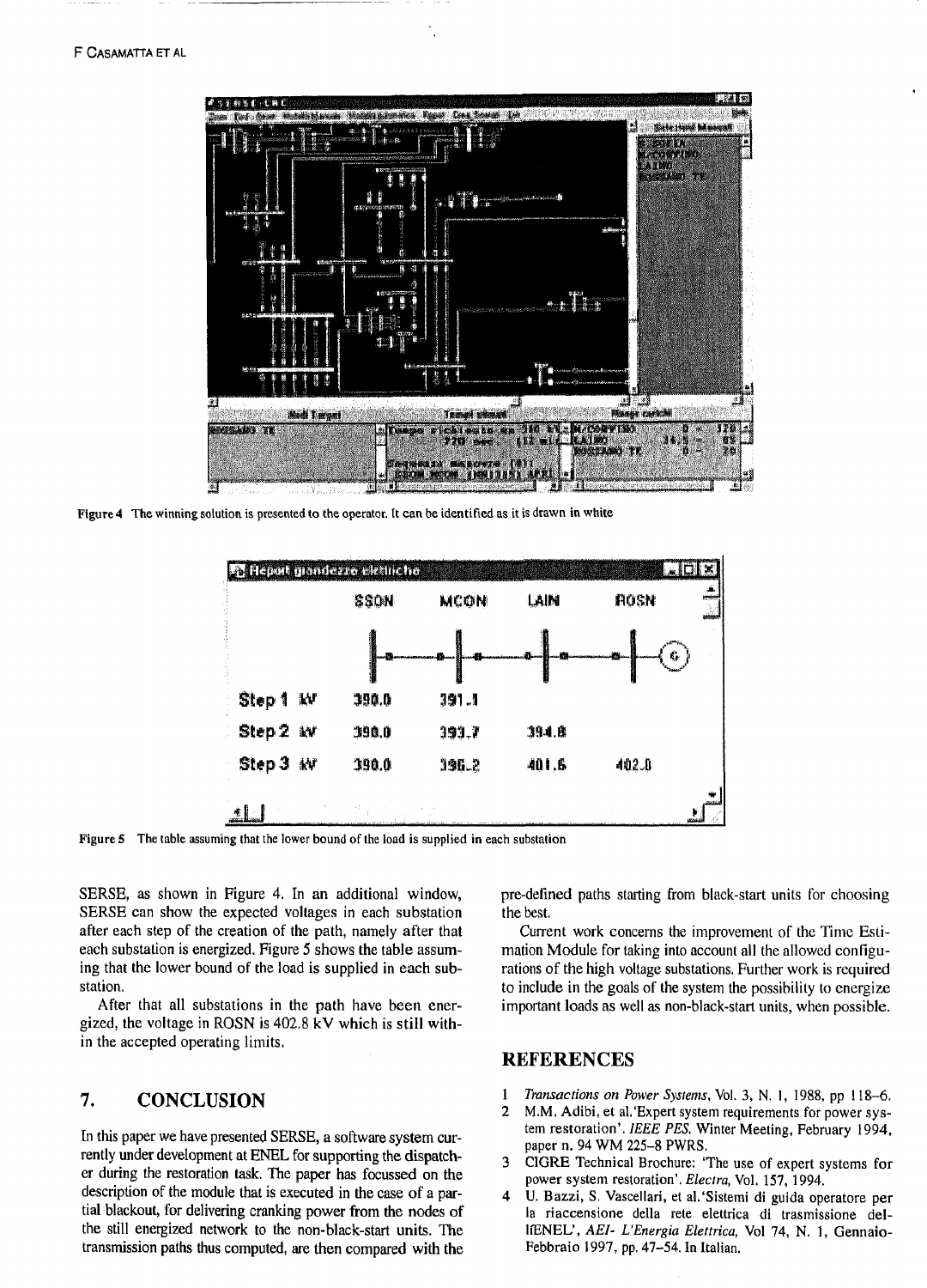

**Figure 3** Daily peak load and minimum temperature

$$
r_k = \sum_{i=1}^{N-k} \frac{x_i y_{i-k}}{\sigma_x \sigma_y} \tag{6}
$$

where k represents the time lag, and  $\sigma_x$  and  $\sigma_y$  are the sample variances

$$
\sigma_x^2 \triangleq \frac{1}{N-1} \sum_{i=1}^N x_i^2, \quad \sigma_y^2 \triangleq \frac{1}{N-1} \sum_{i=1}^N y_i^2 \tag{7}
$$

Figure 4 shows the autocorrelation of the electric load of *Puget Sound Energy* for one normal week. In the figure, a peak occurs every 24 hours. The peak of the previous day is highly correlated with the current day's load. and the load of the previous day has the greatest impact on the current day's load.

One can therefore conclude that the previous day's load and temperature have the greatest impact on the next day's load. When such features are selected, the correlation factor can be used as a forecasting input We form the composite correlation factor:

#### *corr* = *(previous day's load correlation factor +forecasted teniperature correlation factor)/;?*

where the previous day's load can be either the daily peak load or total load, and the forecasted temperature can be either the daily maximum, minimum or average lemperaturc.

Figure 5 shows an example of the composite correlation factor. The electric load and temperature data are for a normal weekdays of the 1985-86 winter seasons. The correlation factor can also be used in a simple regression and time series load forecast model



Figure 4 Autocorrelation of one week's eletric load

#### **3.3 Trend Analysis**

Electric load variation contains trend components such as growth and seasonal oscillations. Although electric load forecasting, in general, is modeled as a stationary process, trending adds a non-stationary component. This reduces the accuracy of load forecasting over extended periods. It is therefore desirable to identify trend components and adjust the historical data accordingly. The trend components can be modeled separately by data partitioning. The trend can be later added to the forecasting model. The two major trend components are:

- Seasonal, monthly and/or weekly trends
- Load growth trend

Generally, electric loads are classified into two categories: base load and weather dependent load. The trend simply reflects the long-term movement of the electric load from year to year, or from season to season. Figure 6 shows winter daily peak load from 1985 to 1990 in the Puget Sound area.

The electric load grows at a certain rate every year. The base load trend can be modeled by various functions, such as linear or exponential growth. Herein a simple linear model is used. The coefficients are estimated by the least squares method. Figure 7 shows the base load growth trend of the winter daily peak load from 1985 to 1990.

After the base load growth is removed from the data, only the weather dependent load component remains. This is shown in Figure 8.

# **3.4 Day Type Partitioning**

Similar load patterns among subsets of days in a week allows splitting of the week into several components. **A**  different model forecasts each component. This partitioning scheme makes the forecast model simpler and easier to develop. Figure 9 shows a normal week load profile of *Puget Sound Energy.* From this figure, Tuesday through Thursday have similar load patterns and Friday through Sunday are similar. The load pattern of Monday is different than any oth-



**Figure 5** Correlation factor of load and temperature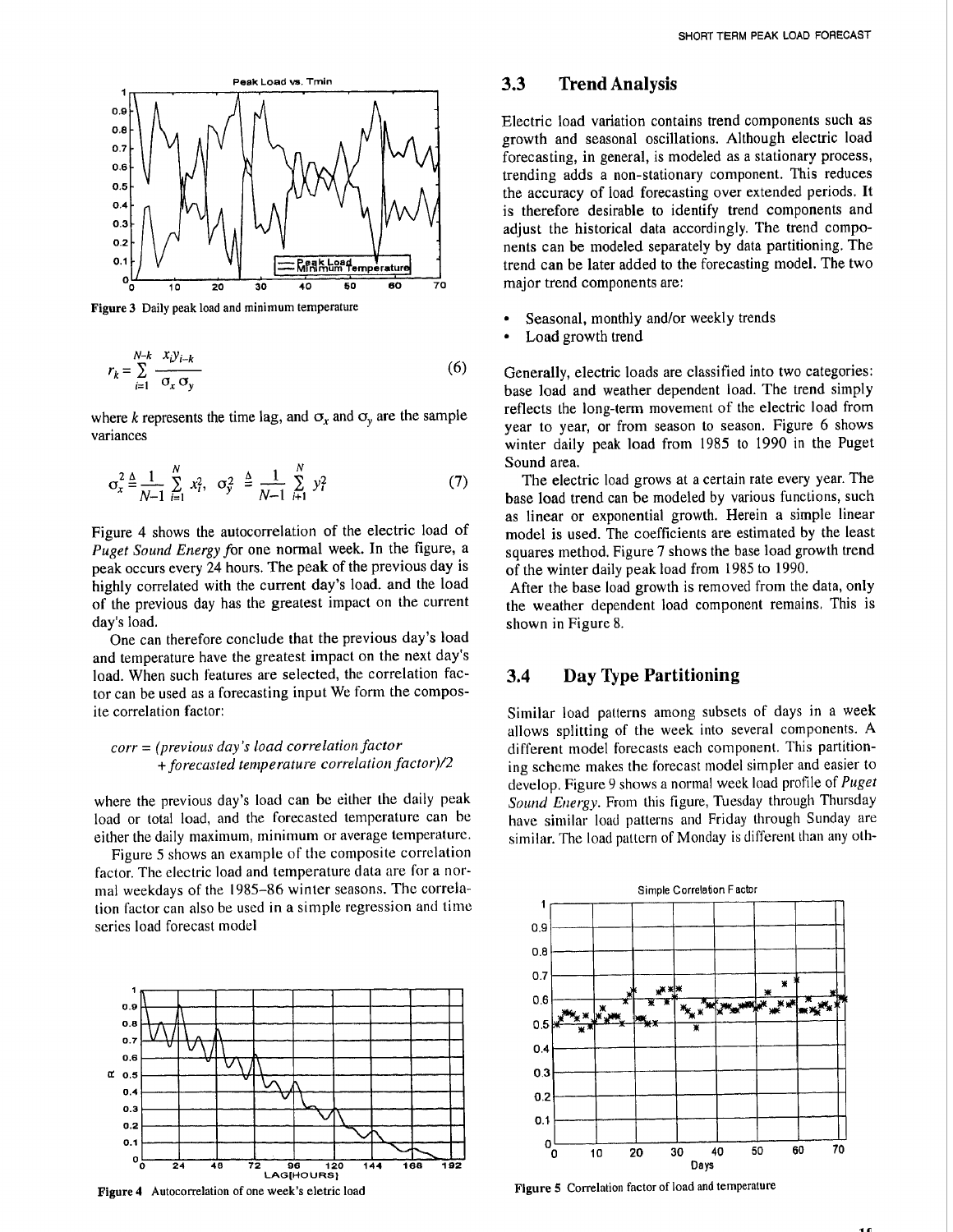

**Figure 1 A neuro-fuzzy forecasting model** 

(larger than normal). Suppose the normalized value of the maximum temperature is 0.2, then the membership vaIue vector is [0.6 0.4 0.0] which is used in training the NN instead of crisp value of G.2.

### **2.2 Defuzzification**

Defuzzification transforms a fuzzy membership vector into a crisp value. The commonly used centroid method [13], defuzzifies in accordance to the formula

$$
y + \frac{\sum_{i=1}^{L} output\_mem(i) * A_i * I_i}{\sum_{i=1}^{L} output\_mem(i) * A_i * I_i}
$$
 (1)

where y denotes the final forecast result, *output\_mem(i)* is the grade of the *i*th membership function,  $A_i$  is the area under the *i*th membership function,  $I_i$  is the centroid of inertia of  $A_i$ , and  $L$  is the number of membership functions.

# **3. FEATURE EXTRACTION FOR LOAD FORECASTING**

The accuracy of load forecasting depends on the selection of the essential variables that strongly correlate with the



**Figure 2** An example of fuzzification

electric load. These forecast features can be obtained heuristicically or through numerical analysis. Importable features include regional features dependent on the characteristics of the providing utility. Some forecast features, such as calendar variation and climate factors, are portable from one forecasting model to another.

The feature extraction in this paper is performed using four techniques: data preprocessing, data partitioning, linear correlation, and trend analysis.

#### **3.1 Data Preprocessing**

Data preprocessing can remove detracting artifacts and redundant information from raw data. Regression machines generally train more accurately using the refined data.

The original temperature and electric load are often transformed by operations such as  $max(.)$ ,  $min(.)$ , average(.), **sum(.),** difference(.) and delay(.) operators, **e.g.** last week's averaged temperature/electric load and the minimum and maximum values of yesterday's electric load. A general method to normalize a data is:

$$
\overline{x}_i = K \frac{x_i - x_{min}}{x_{max} - x_{min}} , K = 0.8, 1.0
$$
 (2)

where  $\vec{x}_i$  is the normalized data,  $x_{min}$  is the minimum and  $x_{max}$ is the maximum of the data set, subscript  $i$  is the index of the data, and k is a constant normalization factor. The benefit of using the factor  $k = 0.8$  is to keep the normalized data away from the saturation region of the NN sigmoid. If a NN is saturated, it loses its sensitivity to variations in the input.

Singleton calendar features such as the day of week and the day of year can be transforming to a cyclic doublet as follows **[5]:** 

$$
week\_day = \{ \sin(2\pi d / 7), \cos(2\pi d / 7) \}, d = [1,...,7] \quad (4)
$$

$$
day\_of\_year = \{sin(2n\pi d / 365),
$$
  
cos (2n\pi d / 365)\}, i = [1,...,365] (5)

Doing so enforces data continuity.

# **3.2 Linear Correlation**

Some forecasting features exhibit strong correlation with electric loads. These features prove to be the most important for forecasting. An example is given in Figure **3** where the relation between the peak load and the minimum temperature for winter in the northwestern United States is shown. One would expect these variables to **be** positively correlated and therefore rise and fall with each other. Clearly, from Figure **3,** this is not the case. Other features such as the maximum and the average temperature have a similar relation with peak loads. Such features are weighted heavily in the forecasting model. To evaluate the correlation between two variables, the correlation is computed by first subtracted the average value.

$$
x_i = x_i - \overline{x}
$$

The correlation index follows as: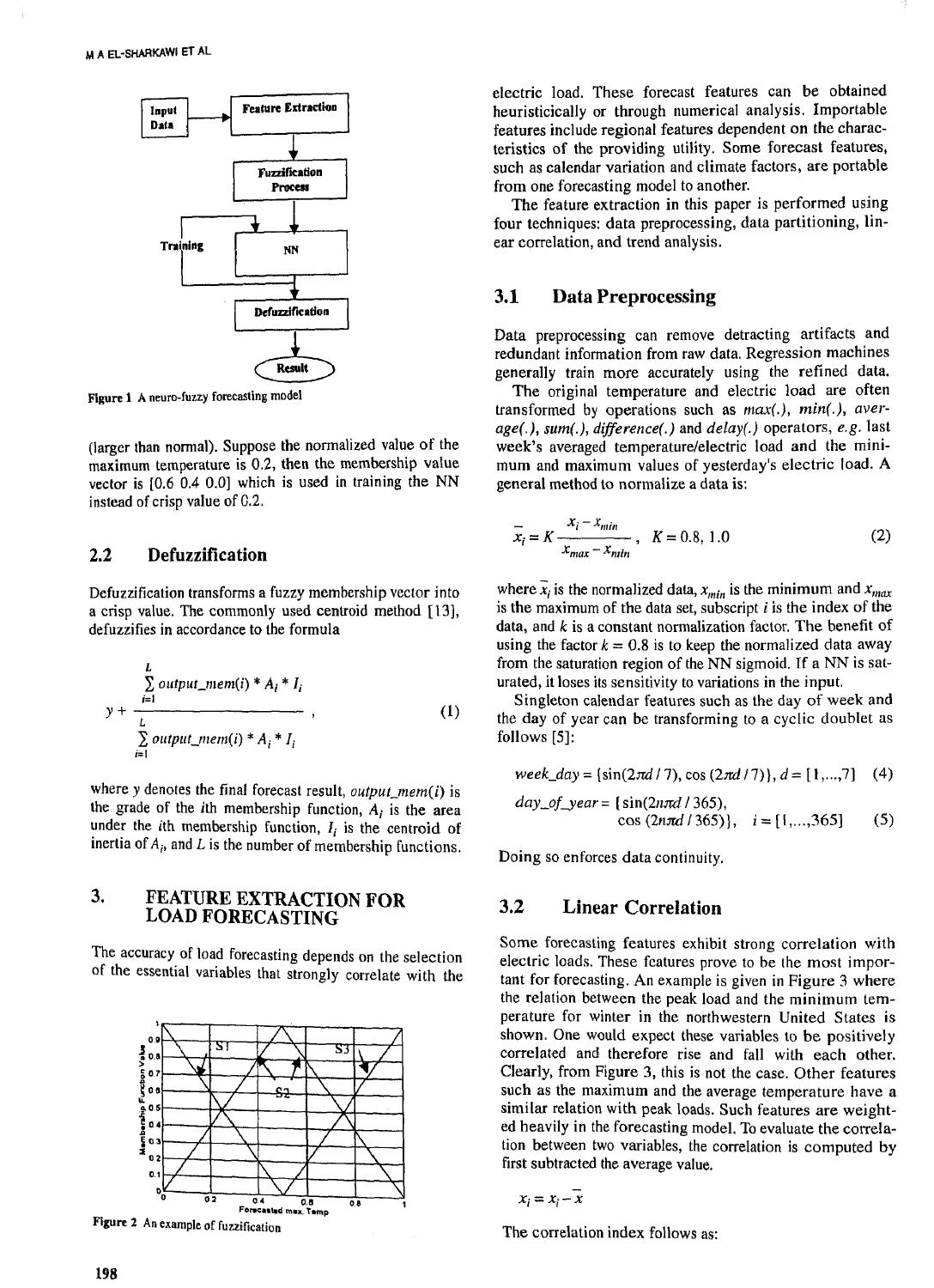

**Figure 10 Christmas and New Year (1985-90, weekdays only)** 



**Figure 11 Load patterns of a normal winter season** 



Figure 12 Load patterns of a normal summer season

- Maximum Temperature of day k
- Minimum Temperature of day k
- Average Temperature of previous two days
- Detrended peak load of the previous day
- Day of year
- Day of week

#### **NN Output:**

Detrended peak load at day k

The index k represents the forecast day. In the fuzzificaiton process, each input temperature is represented by three membership functions: high, low, and medium. The forecast of the detrend peak load has five membership functions, which are for positive large (PL), positive small (PS), zero (ZE), negative small (NS), and negative large (NL) and shown in Figure 13.

**Table 1 Test data sets** 

| sets       | Test data from         |  |  |  |
|------------|------------------------|--|--|--|
| Set 1      | $10/01/89 - 10/31/89$  |  |  |  |
| $S$ ct $2$ | $11/01/89 - 11/30/89$  |  |  |  |
| $S$ et $3$ | $12/01/89 - 12/31/89$  |  |  |  |
| Set 4      | 101/01/90 - 01/31/90   |  |  |  |
| Set 5      | $02/01/90 - 02/28/90$  |  |  |  |
| Set 6      | $[03/01/90 - 03/31/90$ |  |  |  |

## **4.2 Test Results**

Figure 14 shows the forecast and the actual peak load of each day. Figure 15 shows the MAPE of each day in the test sets. The MAPE for all six sets is 1.32%.

The neuro-fuzzy forecasting is also compared with other forecast models - a hybrid model of regression and time series, and multi-layer perceptron models. The test results are shown in Table 2. Intially, all NNs are trained using the same structure and number of epochs. The training is refined to ensure that each NN has the best slructure and is trained without memorization or saturation problems. The regression technique is also developed using various models.

The table shows the best among all these variations. As seen in the table, the neuro-fuzzy model can achieve more accurate forecast than the other models, especially with noisy forecasted temperature data. The noisy temperature



Figure 13 Membership functions of detrend load varaible



**Figure 14 Actual and forecast peak load**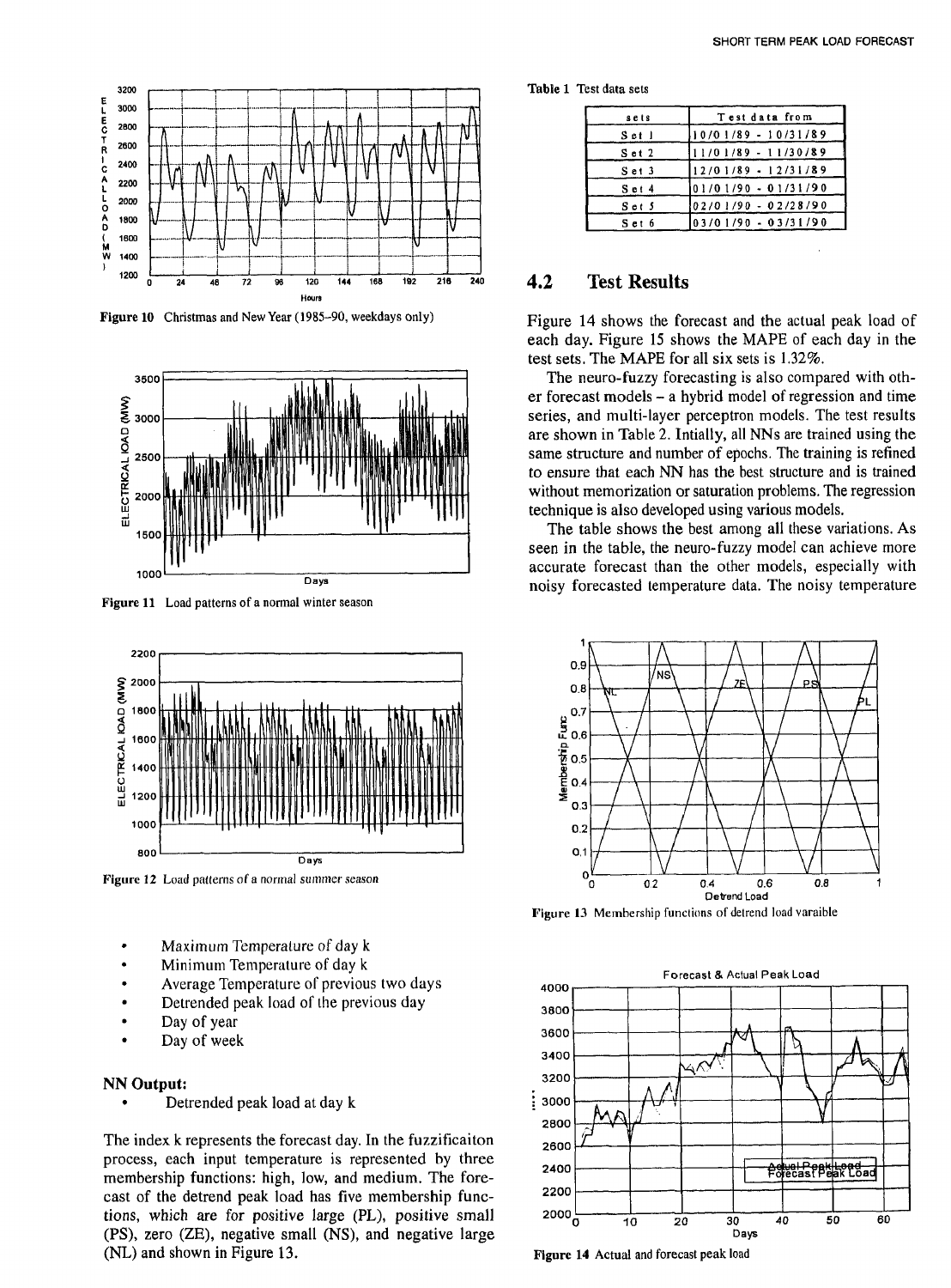

**Ftgure** *6* **Winter daily peak load of** PSE **(1985-90)** 



**Figure 7** Trend of base load growth of PSE

er day. Therefore, one week can be divided into three groups: **1)** Monday, 2) Tuesday through Thursday, and **3)** Friday through Sunday. Figure **10** shows Puget Sound Energy load patterns of Christmas and New Year's. Clearly, specialized models need to be developed to forecast these unique loads.

# **3.5 Season Type Partitioning**

The load pattern changes with the season. In the northwest of the United States, the electric load is used primarily for cooling in the summer and heating in winter. Figure 11 shows the Ioad patters of a normal summer season of Puget Sound Energy, and Figure 12 shows the pattern of a normal winter season. In this paper, a year is divided into three groups: 1) winter, 2) summer, and **3)** transition.

# **4. TEST RESULTS**

The performance of the proposed neuro-fuzzy forecast model is evaluated using the hourly temperature and load data for Seattle/Tacoma area for Jan. 1, 1985 through Mar. 31, 1990. The *Puget* Sound *Energy* Company collected the



**Figure 8 Detrended winter daily peak load (1985-90)** 



**Figure 9 Weekly load patterns of** PSE, **weekdays only** 

data. The focus of this forecast is on a normal weekday in the winter season. Table **1** shows six data sets used for the lest. Each set contains a month of normal weekday data (Tuesday through Thursday). The test data is not used in the training process of the forecast model. The neuro-fuzzy regression machine was trained to forecast the next day's peak load. The accuracy of the neuro-fuzzy model is evaluated by the mean absolute percentage error (MAPE), as defined by:

$$
MAPE = \frac{1}{N} \sum_{i=1}^{N} \left| \frac{Y_i - Y_i}{Y_i} \right| \tag{8}
$$

where  $y'_i$  is the output of the forecast model and  $y_i$  is the actual load, and  $N$  is the total number of the testing data.

#### **4.1 Structure of the Neuro-Fuzzy Forecast Model**

The topology of the neuro-fuzzy forecast model is described as follows:

#### **NN Input:**

Average Temperature of day k